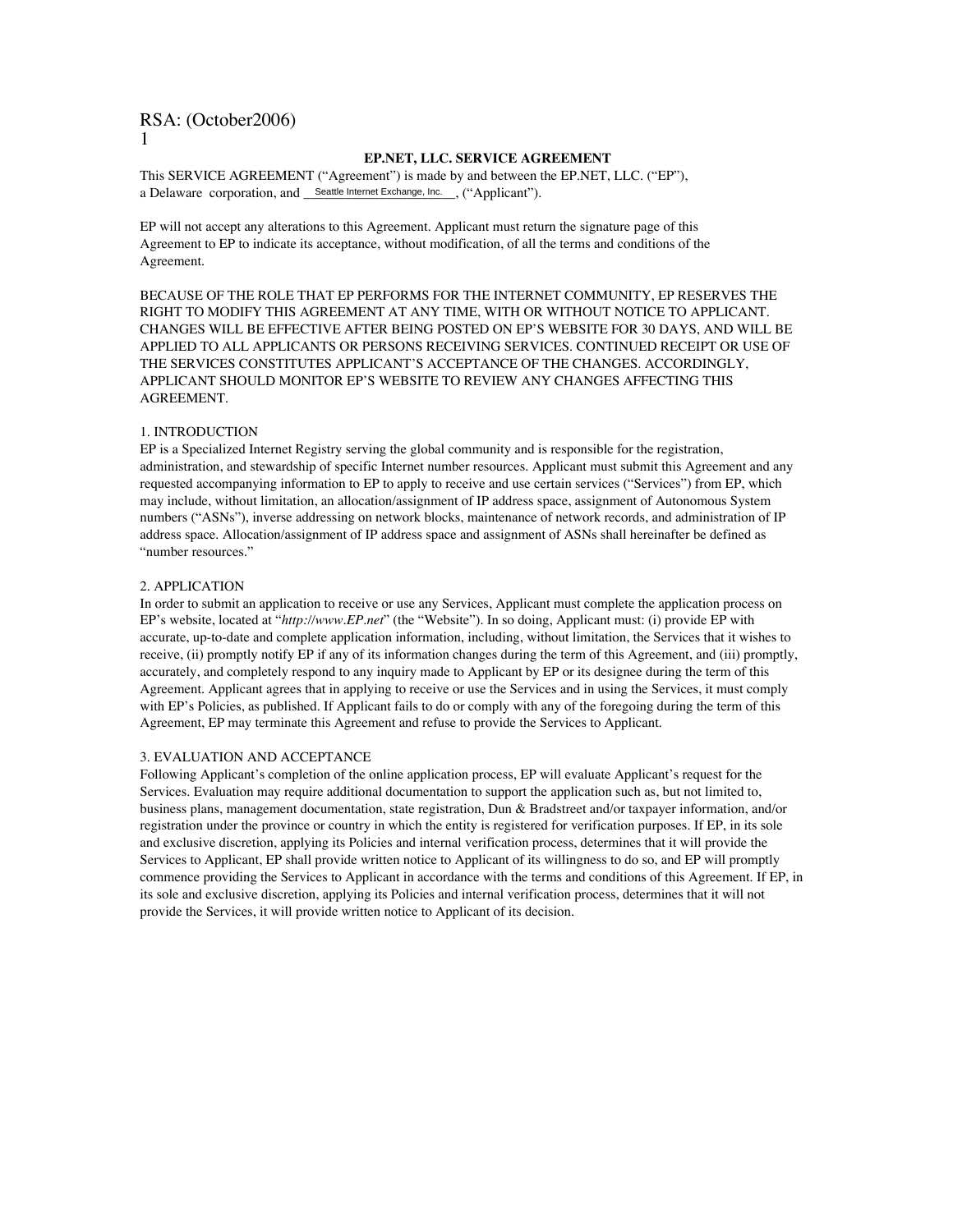2

## 4. CONDITIONS OF SERVICE

- (a) Provision. Subject to EP's agreement to provide the Services in accordance with Section 3 and Applicant's ongoing compliance with its obligations under this Agreement, including, without limitation, the payment of the Fees (as defined below), EP shall provide the Services to Applicant in accordance with this Agreement and the Policies.
- (b) (b) Change Request. If Applicant desires to change the Services that it receives from EP, it must provide EP with written notice (a "Change Request"). EP will evaluate Applicant's Change Request. If EP, in its sole and exclusive discretion, determines that it will provide the Services to Applicant as set forth in the Change Request, EP will commence providing the Services as modified to Applicant in accordance with the terms and conditions of this Agreement. If EP, in its sole and exclusive discretion, determines that it will not provide the Services as requested by Applicant to be modified, it will provide written notice to Applicant that it will not provide Services in accordance with the Change Request.
- (c) Cooperation. During the term of this Agreement, Applicant shall provide EP complete, up-todate and accurate information, assistance, and cooperation that EP requests in EP's provision of the Services to Applicant, including, without limitation, during its review of Applicant's utilization of allocated number resources. If Applicant does not provide EP with any information, assistance, or cooperation that EP requests, EP may: (i) revoke and reclaim Applicant's number resources, (ii) take such failure into account in determining Applicant's future allocation/assignment of number resources, and/or (iii) terminate this Agreement.
- (d) Prohibited Conduct. In using the Services, Applicant shall not: (i) disrupt or interfere with the security or use of the Services; (ii) violate any applicable laws, statutes or regulations; or (iii) assist any third party in engaging in any activity prohibited by this Agreement. In the event a private party or governmental authority obtains a judgment from an appropriate judicial tribunal against Applicant, Applicant shall send a copy of this judgment to EP's General Counsel at the address provided in Section 15(i). A definitive finding of a violation of law or regulation when established by a decision of a national, state, or other government authority regarding (i) through (iii) herein should similarly be sent to EP's General Counsel for EP's review and action. EP will cooperate with all government inquiries utilizing legally appropriate methods for obtaining information from EP regarding allegations of prohibited conduct.
- (e) Content Control. Applicant acknowledges that content transmitted over the Internet occurs in real time. Accordingly, EP does not have the ability to control content accessible through or facilitated by those who receive number resources, directly or indirectly, from EP.

#### 5. USE OF THE EP DATABASE

(a) Authorization. Access to the EP database will be via the Administrative Point of Contact. The Administrative Point of Contact ("POC") will be the principal point of contact between Applicant and the EP database, and have the sole right to designate other qualifying POCs of Applicant with authority to modify the EP database ("Authority"). The Administrative POC will also facilitate Applicant's compliance with the terms and conditions of this Section 5. Applicant will provide EP with any documentation and information regarding the Administrative POC that EP requests. Applicant must notify EP immediately if: (i) an employee with Authority has or will terminate its relationship with Applicant; (ii) an employee with Authority will have that Authority revoked; (iii) Applicant has reason to believe that an employee with Authority has granted or will grant a third party unauthorized access to the EP database; (iv) Applicant has any reason to believe that an employee with Authority should not be trusted; or (v) if Applicant wants to designate another Administrative POC. Notices to EP under this Section must be given by e-mail to noc@EP.net, and will be effective when acknowledged as received by EP.

(b) Applicant is responsible for the timely and accurate maintenance of directory services data (rWHOIS) as well as any organization to which it further sub-delegates number resources.

(c) Liability for Unauthorized Access. Applicant is solely and exclusively responsible for all acts and omissions undertaken by any of its POCs, whether or not authorized in law or in fact. Applicant is solely and exclusively responsible for the security of its access to and use of number resources in the EP database, and any loss or damage that Applicant suffers based on any unauthorized access thereto.

#### 6. FEES AND PAYMENTS

(a) Fee Schedule. As a condition precedent to EP's duty to provide the Services, Applicant shall pay EP for providing the Services in accordance with EP's Fee Schedule, which is available at *http://www.EP.net/my-reqs.html*. From time to time, during the term of this Agreement and as it may renewed, EP will have the right to change the amount of the fees or institute new fees relating to the Services.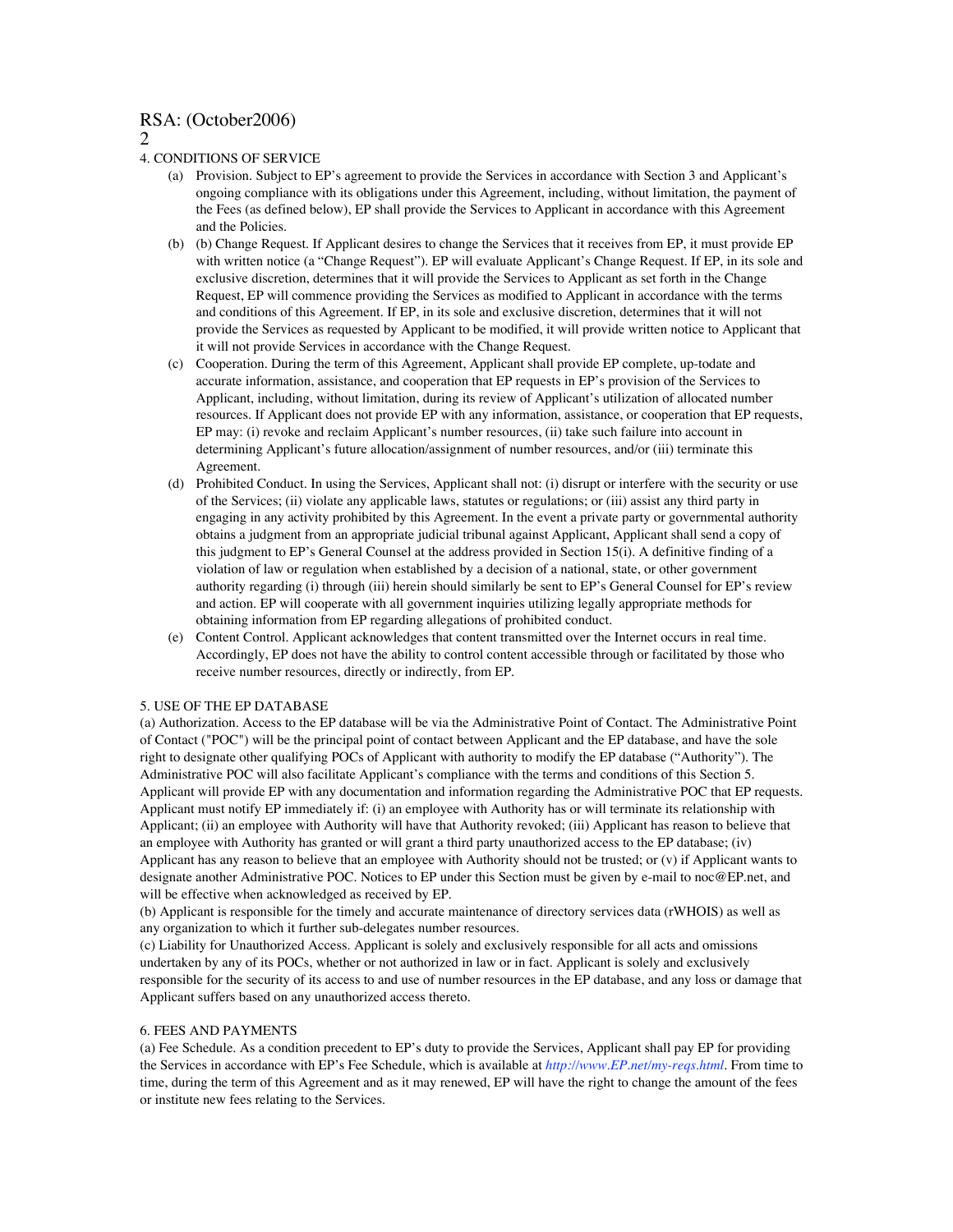(b) No Refunds. All fees paid by Applicant to EP are nonrefundable.

(c) Registration Fees. Applicant shall pay EP the applicable "registration fee," as set forth in the Fee Schedule as well as any outstanding fees for other resources received from EP, prior to EP providing Applicant with its requested allocation/assignment of number resources. Applicant shall also pay EP the applicable "annual renewal fee," if any, as set forth in the Fee Schedule, at least five (5) days prior to each 12 month anniversary of EP's first issuance of the Services to Applicant (e.g., EP's initial allocation/assignment of number resources to Applicant). If, for any reason, Applicant does not pay any applicable renewal registration fee or other fees that may be owed EP hereunder, EP shall have the right to: (i) revoke the number resources previously allocated and/or previously assigned or (ii) terminate this Agreement.

## 7. POLICIES

Pursuant to EP's Policy Process ("PP"), EP maintains the Policies and may amend the Policies, implement new policies (which once implemented, will be considered Policies), or make certain Policies obsolete. Applicant acknowledges and agrees it understands, and agrees to be bound by and comply with the Policies, as amended. EP may, at any time in its sole and absolute discretion, amend the Policies or create new Policies and such amendments or new Policies shall be binding upon Applicant immediately after they are posted on the Website.

## 8. REVIEW OF APPLICANT'S NUMBER RESOURCES

EP may review, at any time, Applicant's use of previously allocated or assigned number resources or other Services received from EP to determine if Applicant is complying with this Agreement and the Policies, and is using the Services for their intended purposes. Without limiting the foregoing, if Applicant is a holder of a direct allocation or assignment from EP, Applicant agrees that it will use the number resources solely for uses consistent with its application and this Agreement, including, for example, its internal infrastructure or to provide Internet access to its customer base,. If EP determines that the number resources or any other Services are not being used in compliance with this Agreement, the Policies, or the purposes for which they are intended, EP may: (i) revoke the number resources, (ii) cease providing the Services to Applicant, and/or (iii) terminate this Agreement.

#### 9. NO PROPERTY RIGHTS

Applicant acknowledges and agrees that the number resources are not property (real, personal, or intellectual) and that Applicant shall not acquire any property rights in or to any number resources by virtue of this Agreement or otherwise. Applicant further agrees that it will not attempt, directly or indirectly, to obtain or assert any trademark, service mark, copyright, or any other form of property rights in any number resources in the United States or any other country.

#### 10. REPRESENTATIONS AND WARRANTIES

(a) By Each Party. Each party represents and warrants to the other party that: (i) it has the full power and authority to enter into and perform its obligations under this Agreement, (ii) the assent to and performance by it of its obligations under this Agreement do not constitute a breach of or conflict with any other agreement or arrangement by which it is bound, or any applicable laws, regulations, or rules, and (iii) this Agreement constitutes a legal, valid, binding, and an executory obligation of the parties executing or assenting to this Agreement, enforceable in accordance with its terms and conditions.

(b) By Applicant. Applicant hereby represents and warrants to EP that during the term of this Agreement: (i) it will not infringe the patent, copyright, trademark, trade secret, right of publicity, or other right of any third party in its use of the Services, and (ii) Applicant will comply with all applicable laws, rules, and regulations in its use of the Services, including this Agreement and the Policies.

#### 11. BANKRUPTCY

If Applicant: (i) files any petition under any chapter of the Bankruptcy Code or other insolvency or bankruptcy law; or (ii) has a petition filed against it under any insolvency or bankruptcy law; or (iii) makes a general assignment for the benefit of creditors, has a receiver appointed for it, or a trustee takes possession of all or substantially all of Applicant's assets; or (iv) ceases or intends to cease its normal business operations, Applicant will notify EP immediately. Upon such notice, or if EP otherwise learns of the occurrence of any of the foregoing events, EP may intervene in any such bankruptcy or insolvency proceeding or take other appropriate, lawful action to preserve its rights under this Agreement and the Policies, and its ability to provide the Services to its other users, including, without limitation, by: (i) revoking the number resources assigned to Applicant, and/or (ii) terminating this Agreement. Applicant agrees to consent to EP's intervening in any such bankruptcy court proceeding so that EP can protect its rights under this Agreement with respect to the Policies, number resources and any other rights EP has under this Agreement. Applicant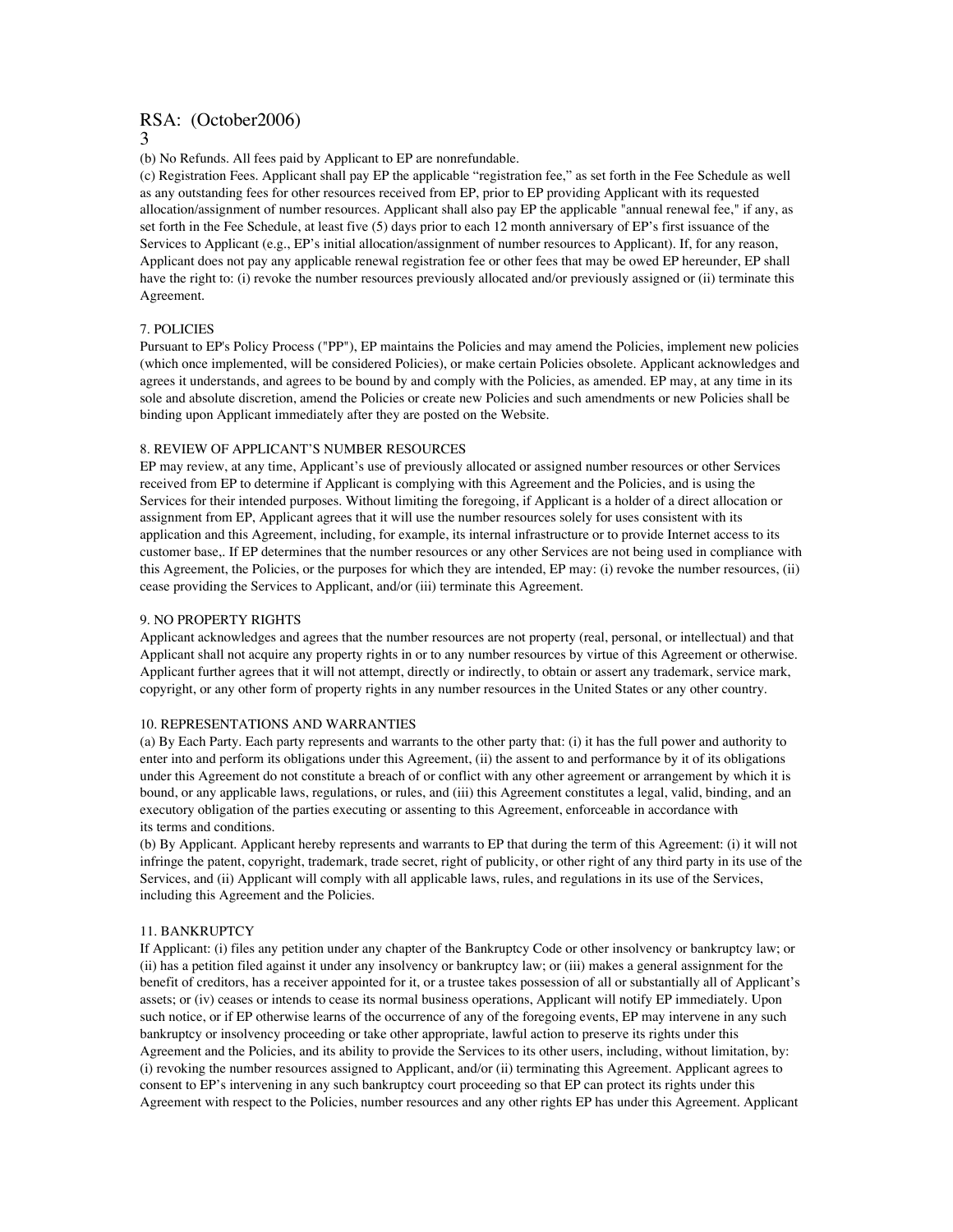acknowledges and agrees that this Agreement is executory.

#### 12. INDEMNIFICATION

Applicant shall indemnify, defend, and hold EP and its employees, representatives, agents, attorneys, affiliates, trustees, directors, officers, and managers, and members (the "Indemnified Parties") harmless from any damage, loss, cost, or expense (including without limitation, attorneys' fees and costs) incurred by an Indemnified Party or in connection with any claim, demand, or action ("Claim") brought or asserted against any of the Indemnified Parties alleging facts or circumstances that would constitute a breach of any provision of this Agreement by Applicant, or its employees or contractors, or arising from, relating to, or connected with: (i) unauthorized access to or use of the EP database by Applicant or any of its current or former employees, representatives, agents, attorneys, affiliates, directors, officers, POCs, or managers; (ii) unauthorized access to or use of Applicant's information or number resources in the EP database; or (iii) Applicant's use of the Services. If Applicant is obligated to provide indemnification pursuant to this provision, EP may, in its sole and absolute discretion, control the disposition of any Claim at Applicant's sole cost and expense. If EP permits Applicant to control the disposition of any Claim, Applicant shall not settle, compromise, or in any other manner dispose of any Claim without the prior written consent of EP. The Applicant agrees to notify EP promptly of the assertion against it or any other person of any claim or the commencement of any action or proceeding relating to any transaction contemplated by this Agreement, whether or not EP is named in the claim or action.

#### 13. DISCLAIMERS, EXCLUSIONS, AND LIMITATIONS

(a) DISCLAIMER OF WARRANTIES. EP PROVIDES THE SERVICES ON AN "AS-IS" BASIS. EP DOES NOT REPRESENT OR WARRANT THAT THE SERVICES OR THEIR USE: (i) WILL BE UNINTERRUPTED, (ii) WILL BE FREE OF DEFECTS, INACCURACIES, OR ERRORS, (iii) WILL MEET APPLICANT'S REQUIREMENTS, OR (iv) WILL OPERATE IN THE CONFIGURATION OR WITH OTHER HARDWARE OR SOFTWARE APPLICANT USES. EP MAKES NO WARRANTIES OTHER THAN THOSE MADE EXPRESSLY IN THIS AGREEMENT, AND HEREBY DISCLAIMS ANY AND ALL IMPLIED WARRANTIES, INCLUDING WITHOUT LIMITATION, WARRANTIES OF FITNESS FOR A PARTICULAR PURPOSE, MERCHANTABILITY, AND/OR NON-INFRINGEMENT.

(b) EXCLUSION OF DAMAGES. EP WILL NOT BE LIABLE TO APPLICANT OR ANY THIRD PARTY FOR ANY CONSEQUENTIAL, INCIDENTAL, INDIRECT, PUNITIVE, OR SPECIAL DAMAGES (INCLUDING, WITHOUT LIMITATION, DAMAGES RELATING TO LOST PROFITS, LOST DATA, OR LOSS OF GOODWILL) ARISING OUT OF, RELATING TO, OR CONNECTED WITH THE SERVICES, BASED ON ANY CAUSE OF ACTION, EVEN IF ADVISED OF THE POSSIBILITY OF SUCH DAMAGES. (c) LIMITATION OF LIABILITY. EXCEPT IN THE EVENT OF A MATERIAL BREACH OF EP'S REPRESENTATIONS AND WARRANTIES UNDER THIS AGREEMENT, IN NO EVENT WILL EP'S LIABILITY TO APPLICANT OR ANY THIRD PARTY EXCEED THE GREATER OF (i) THE AMOUNT PAID BY APPLICANT TO EP DURING THE SIX MONTHS IMMEDIATELY PRECEDING THE EVENT THAT GIVES RISE TO SUCH LIABILITY OR (ii) \$100.

#### 14. TERM AND TERMINATION.

(a) Term. The term of this Agreement shall commence on the date Applicant first receives the Services (the "Effective Date") and shall continue for one year thereafter. This Agreement shall renew automatically on the anniversary date of the Effective Date for unlimited one-year terms, unless earlier terminated in accordance with the termination provisions of this Agreement or if either party gives written notice to the other party of its desire not to renew this Agreement at least thirty (30) days prior to the expiration of the then-current term.

(b) Termination for Cause by EP. EP shall have the right to terminate this Agreement for cause in accordance with Section 15(j): (i) immediately upon written notice for the reasons as set forth in Sections 2, 3, 4(c), 4(d), 6(c), 8, 11, or if Applicant breaches any provision of Section 5; or (ii) upon written notice if Applicant breaches any other provision of this Agreement and such breach remains uncured in EP's reasonable determination for ten (10) days following EP's written notice to Applicant. .

(c) Termination for Cause by Applicant. Applicant shall have the right to terminate this Agreement for cause upon written notice if EP materially breaches this Agreement and such breach remains uncured for thirty (30) days after EP's receipt of written notice of the breach from Applicant.

(d) Termination by Applicant of Return of Number Resources. Applicant shall have the right to terminate this Agreement if it returns, without limitation, all number resources assigned and/or allocated to it by EP. If Applicant wishes to terminate this Agreement in accordance with this Section 14(d), the Applicant must submit thirty (30) days prior written notice to EP of its intent to return, in total, its EP assigned or allocated number resources, and must return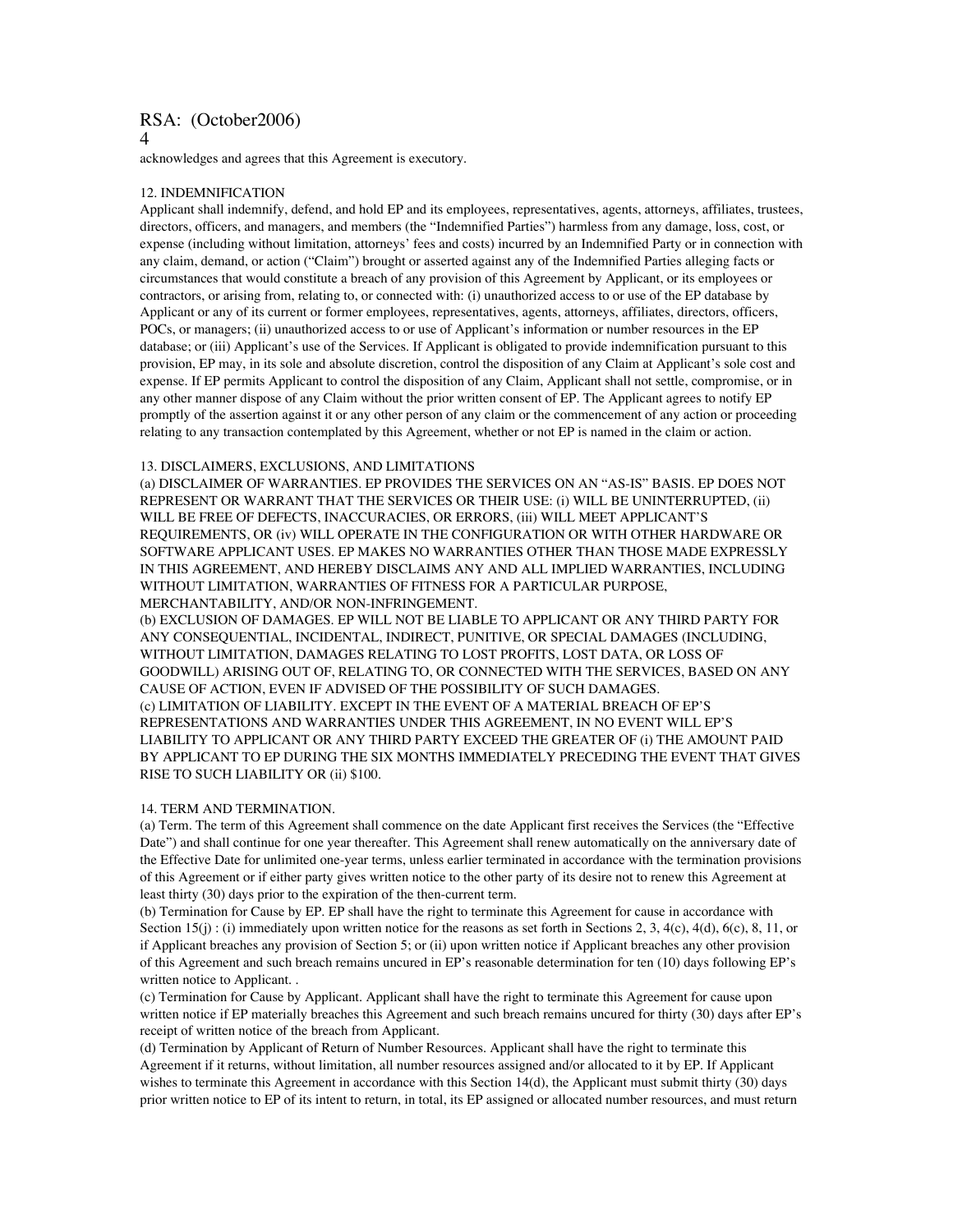the resources within thirty (30) days of EP's receipt of written notice of the Applicant's intent. This Agreement remains binding until the Applicant has returned all number resources to EP.

(e) Effect of Termination. If this Agreement expires or is terminated: (i) EP will immediately revoke the number resources and otherwise cease providing the Services and will have no liability for doing so, (ii) Applicant must immediately pay EP any outstanding fees that Applicant owes, but Applicant will not incur any additional fees, and (iii) Applicant will lose all membership rights and benefits in EP, if any.

(f) Survival. The following Sections will survive termination or expiration of this Agreement: 4(e), 5(b), 5(c), 6(a), 6(b), 9 through 13, 14(d), 14(e), and 15.

#### 15. GENERAL PROVISIONS.

(a) Assignment and Transfer. Applicant is not permitted to assign this Agreement or any of its rights or obligations under it, including, without limitation, the exclusive right to use the number resources allocated or assigned to it, without EP's written permission. If Applicant attempts to assign this Agreement or any rights or obligations under it, including, without limitation, by involuntary assignment to Applicant's creditors, such assignment will be of no force or effect and EP shall have the right to immediately: (i) revoke any of the number resources allocated or assigned to Applicant, and/or (ii) terminate this Agreement. The event of any transaction (whether a merger, acquisition or sale) in which Applicant's controlling managerial and/or voting interest changes during the term of this Agreement shall be considered a assignment requiring EP's written consent to continued use of the number resources, or EP may invoke its remedies as set forth in this section. EP shall have the right to freely assign this Agreement upon written notice to Applicant. (b) Pursuant to Policies, Applicant consents to assume responsibility for ensuring information involving assignments and allocations from within its allocated or assigned number resources received from EP is correct and provided to EP in a timely manner. (c) Relationship of Parties. The relationship between the parties is and will be that of independent contractors. No joint venture, partnership, employment, agency, or similar arrangement is created between the parties. Neither party has the right or power to act for or on behalf of the other or to bind the other in any respect other than as expressly provided for in this Agreement. (d) Entire Agreement. This Agreement (and the Policies and the Fee Schedule, which are hereby incorporated by reference) constitutes the entire understanding between the parties and replaces and supersedes any and all prior and contemporaneous agreements and understandings, whether oral or written, express or implied, between the parties with respect to the subject matter of this Agreement. Waiver. No waiver of any provision or consent to any action under this Agreement will constitute a waiver of any other provisions or consent to any other action, nor will such waiver or consent constitute a continuing waiver or consent or commit any party to provide past or future a waiver or conesent. (f) Severability. If any provision of this Agreement is determined to be illegal, invalid, or otherwise unenforceable by a court or tribunal of competent jurisdiction, then to the extent necessary to make such provision and/or this Agreement legal, valid, or otherwise enforceable, such provision will be limited, construed, or severed and deleted from this Agreement, and the remaining portion of such provision and the remaining other provisions hereof will survive, remain in full force and effect, and continue to be binding, and will be interpreted to give effect to the intention of the parties insofar as possible.

(g) Successors and Assigns. This Agreement will be binding upon and inure to the benefit of the parties and with respect to EP, its successors and permitted assigns, and with respect to Applicant, its permitted successors and assigns. (h) No Third-Party Rights. This Agreement is made solely for the benefit of the parties and does not, and will not, be construed to grant any rights or remedies to any other person or entity other than as expressly provided for in this Agreement. (i) Construction. This Agreement will be construed as if it was jointly drafted by both parties and may not be construed against either one. (j) Written Notice. All "written notice" required or permitted to be given under this Agreement will be delivered to the other party by any of the following methods: (i) hand delivery, (ii) certified U.S. mail, return receipt requested, postage prepaid, (iii) overnight courier, or (iv) electronic mail. If Applicant gives notice to EP, it must use the following address: EP, Attention: Services Department, 535 Maryland St, El Segundo, CA 90245, or the following email address: accounting@EP.net. If EP provides notice to Applicant, EP must use the contact information provided by Applicant to EP during the application process or other contact information provided by Applicant in accordance with the terms of this Section. All notices will be deemed received and effective as follows: (i) if by hand-delivery, on the date of delivery, (ii) if by delivery via U.S. mail, on the date of receipt appearing on a return receipt card, (iii) if by overnight courier, on the date receipt is confirmed by such courier service, or (iv) if by electronic mail, 24 hours after the message was sent, if no "system error" or other notice of non-delivery is generated. (k) Force Majeure. EP shall not be deemed in default hereunder, nor shall EP be responsible for any cessation, interruption, or delay in the performance of its obligations under this Agreement where such failure of performance is the result of any force majeure event, including, but not limited to, earthquake, flood, fire, storm, natural disaster, act of God, civil disturbances, war, terrorism, armed conflict, riots, failure of contractors or subcontractors to perform, labor strike, lockout, boycott, or acts of governmental authorities. In the event a force majeure event extends for a period in excess